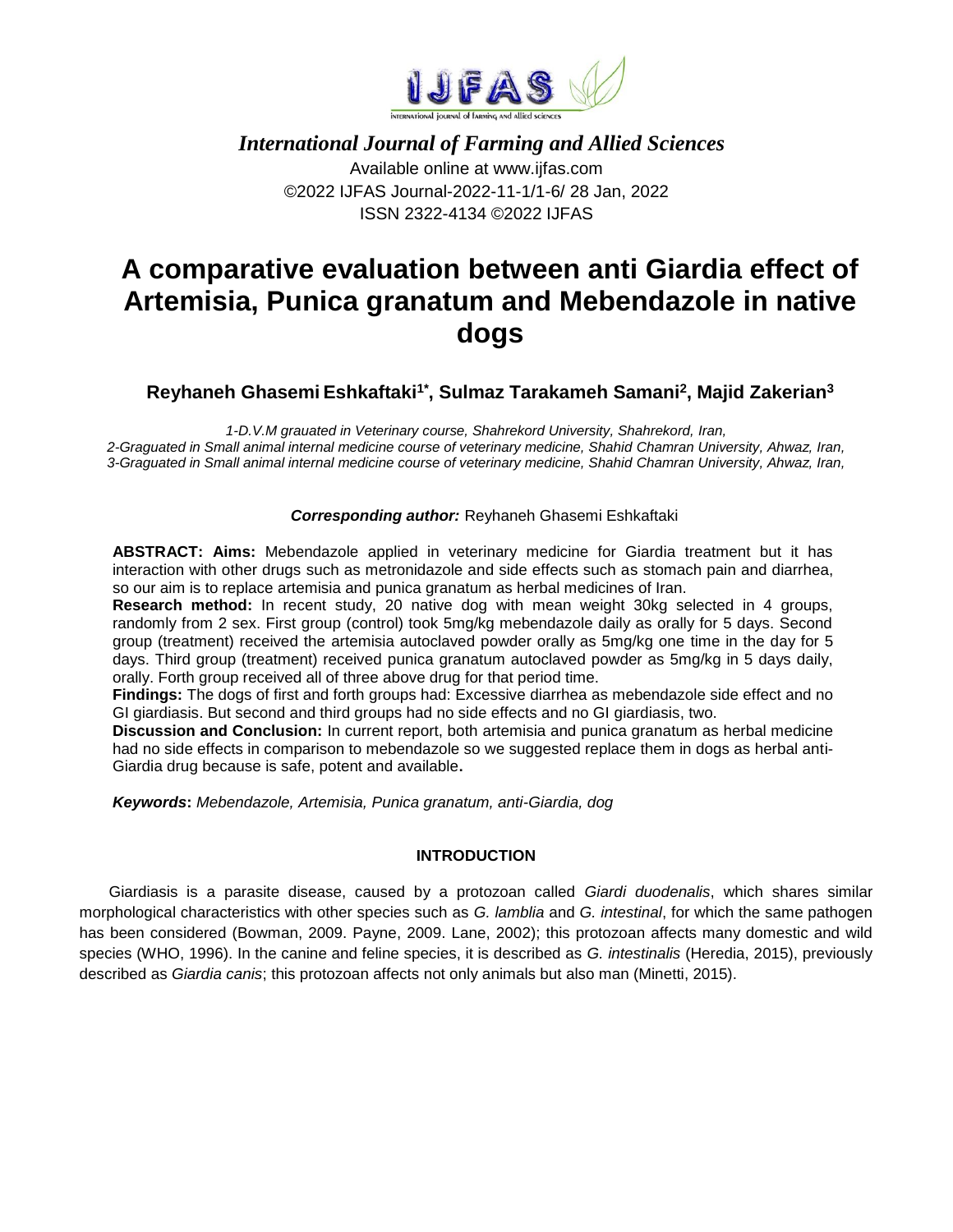

**Figure 1:** Giardia life cycle in dogs and cats and human.

The benzimidazoles are a group of drugs that have frequently been used for the treatment of parasitic nematodes mainly, although their effectiveness in the control of cestodes and trematodes has been evident. Its capacity to eliminate not only the adult forms but also the ovoposicion has been the treatment of gastrointestinal parasites in many animal species (Murphy, 2016), including humans, where this group is of greater importance in the control of giardias (Durigan, 2014). Nowadays, benzimidazoles are considered as the standard drugs for the control of canine and feline giardiasis (Bondi, 2014), not only because of its effectiveness, which is 100% (Sprong, 2009), but also because they require fewer days of treatment as well as a longer half-life, which facilitates their administration especially in small animals that mebendazole is one of them. Mebendazole is a broad-spectrum anti-worm drug that is effective in Roundworms, echinococcus and tapeworms in dogs and cats (Kayde, 2004. Bowman, 2010), but unfortunately, this chemical drugs such as mebendazole has many GI side effects in small animal like dog such as stomach pain and diarrhea, Acute necrosis hepatic lip hepatitis and lethal hepatitis in subsequent dogs mebendazole administration has been reported (Boothe, 2001). Acute and chronic intoxication of this drug in oral form, in humans and many animal species have been observed (lappin, 2003, 2004, 2006).

The metabolism of mebendazole in dogs is how that the drug is mainly excreted in the feces (about 90%).

It is excreted in the urine unchanged and very small amounts (about 1%) up to 4 days after administration (WHO, 2003).

If a dog under the administration of mebendazole develops nausea, vomiting, anorexia or diarrhea, the drug should be discontinued immediately. Co-administration with other drugs that are with the system Cytochrome P450 enzymes may compete, may causes a decrease in mebendazole metabolism. By the time Long-term treatments, measurement of serum enzyme concentrations are recommended to adjust the dose of the drug if necessary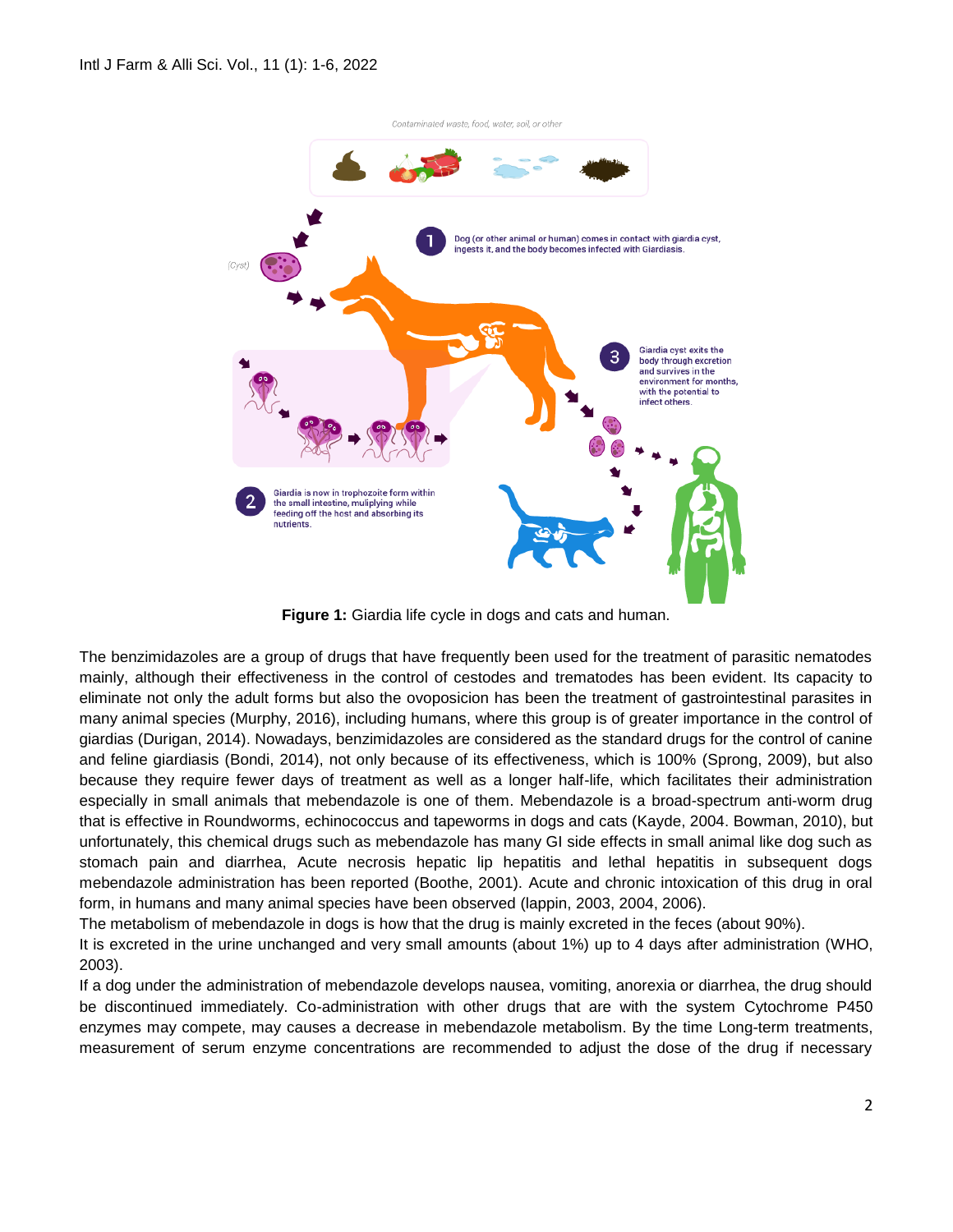(Lappin, 2003), so our aim is to replace artemisia granatum as herbal medicines of Iran because they have no side effects on the body and are safe , cheap and available.

Protozoan diseases significantly endanger the health of human and animal communities and cause great economic damage to human and animal husbandry communities each year. The use of herbal compounds has a long history and today many societies have turned to the use of plant products as a treatment for many diseases, including parasitic diseases, instead of using chemical compounds. Consumption of plant-derived antiparasitic compounds reduces the prevalence of many chronic diseases (Calixto, 2000). Artemisia is one of the valuable plants with healing properties such as anti-parasitic properties, especially anti-protozoan.

Artemisia is a plant of the genus Plantae of the order Asterales of the family Asteraceae under the family Asteroideae of the genus Anthemideae and the genus artemisia. In Persian, this plant is called artemisia, wormwood and rice bran. Artemisia grows in temperate climates from both hemispheres, but is more common in arid and semi-arid habitats (Watson, 2002).

There are several species of artemisia, with between 200-400 worldwide and 33 species in Iran. Most of them have bitter and fragrant leaves caused by trinoids and lactone and also have more or less similar medicinal properties.

So far, extensive studies have been conducted on the chemical composition of different species of artemisia. Among the species of this genus that are cultivated in different countries and have medicinal importance can be A.pontica, A. maritima, A.kurramensis, A.dracunculus, A.ciniformis, A.absinthium, A.abrotanum, A. vulgaris (Kordali, 2005), A.kulbadica (Rahimi, 2014), A.santolina, A. annua, A. turanica (Emami, 2008), A. aucheri boiss (Rostami, 2009), A. seiberi (Dalimi, 2013), A.roxburghiana (Karabegović, 2011) And A.scoparia (Afshar, 1990).

The result of these studies is the discovery of new and unique compounds in plants of this genus. In general, the chemical compounds in artemisia can be classified into monoterpenes, sesquiterpenes and especially sesquiterpene-lactones, flavonoids, phenylpropanoids, polystylenes and coumarins (Schwabe, 2005).

Giardia lamblia causes giardiasis in humans, dogs, cats and cattle. This protozoan is located in the duodenum (human and dog), jejunum and ilium (cat). Major lesions in giardiasis include destruction of intestinal villi structure with villi shortening, occurrence of inflammatory foci in crypts and lamina propria, and impaired fat digestion. Giardiasis causes fatty, bloodless diarrhea and weight loss. Treatment of giardiasis with artemisia annova hydroalcoholic extract eliminates the protozoan cystic stage of Giardia lamblia and increasing the concentration of hydroalcoholic extract increases its lethality on Giardia cysts (Rahimi, 2012).

Pomegranate (*Punica granatum*) is a plant that has been used in folk medicine for the treatment of various human and animal diseases (Moneim, 2012). The constituents of pomegranate include high levels of hydrolyzable tannins (punicalins and punicalagins), ellagic acid (a component of ellagitannins), and gallic acid (a component of gallotannins), with well-known antioxidant and antimicrobial activities (Reddy, 2007). Additionally, pomegranate is widespread in the Mediterranean region and is well known for its anti-inflammatory effect due to its high content of antioxidants (Moneim, 2012). Furthermore, pomegranate is a potential antifungal and it is casually used in the treatment of *Trichophyton rubrum* (Foss, 2014). Pomegranate exhibits several other pharmacological activities, including anthelmintic effects on various intestinal trematodes, nematodes, and cestodes in addition to its antiamoebic, antimalarial, and anticoccidial effects (EI-Kady, 2021).

In one study, it was aimed to investigate the therapeutic utility of pomegranate in *G. lamblia* infections. For that purpose, pomegranate peel ethanolic extract was tested for its effectiveness in eliminating the parasite and ameliorating the disease in a rat model of giardiasis and pomegranate extract effectively killed G. lamblia cysts (EI-Kady, 2021). By attention to above, we decided to comparative pomegranate autoclaved powered by artemisia autoclaved powder and mebendazole in giardiasis treatment in native dogs in Tehran province and we suggest that our work is the first comparative work on these two above mentioned herbal drugs in Iran and maybe in the world because we cannot take any similar comparative work like this in the literature. Our zero hypothesis is that the both pomegranate and artemisia has no side effects on dogs in giardiasis treatment duration as herbal drugs against mebendazole tablets as chemical drug and they could use in giardiasis treatment in dogs as safe, cheap and available drugs instead of mebendazole and our first hypothesis is against the zero one.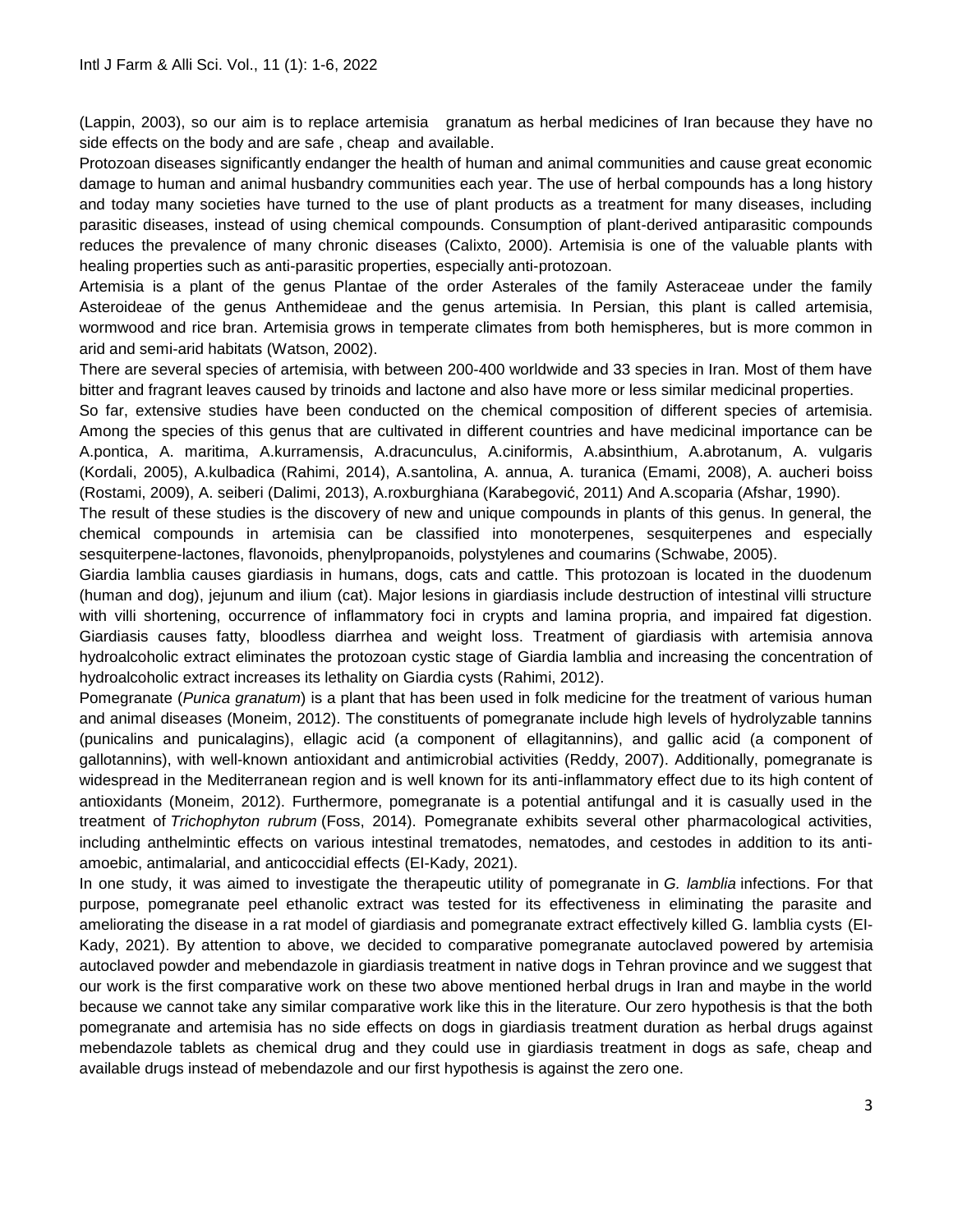## **Research method**

In recent study, 20 native dog with mean weight 30 kg selected in 4 groups, randomly from 2 sex. First group (control) took 5mg/kg mebendazole tablet daily as orally for 5 days. Second group (treatment) received the artemisia autoclaved powder orally as 5mg/kg one time in the day for 5 days. Third group (treatment) received Punica granatum autoclaved powder as 5mg/kg in 5 days daily, orally. Forth group received all of three above drug for that period time. After 5 days Giardia sampling was done by stool sampling.

## **Sample collection and Purification of Giardia lamblia cysts**

Stool samples infected with Giardia cyst with daily referral to Central Laboratory of Tehran and Laboratory Medical diagnosis of healing located in Tehran city. Existence of abundant Giardia cysts with proliferation. Direct and microscopic examination of samples by experienced microscopist confirmed. In order to obtain Maximum live cysts. Isolation and purification of cysts in Samples were collected on the same day. Stool samples with Distilled water was thoroughly mixed and passed through four layers of gas to separate large particles. The filtered solution put in a laboratory tube, again and it centrifuged in 800  $\times$  g for 5 minutes. Drain the supernatant and re-precipitate with distilled water and it centrifuged in 800  $\times$  g for 5 minutes. The resulting precipitate was mixed with 20 ml of distilled water and divided evenly into four tubes of 5 ml. The contents of each tube slowly added on the 3 ml of cold 85 percent sucrose with a pasteurizer pipette in to the 15 ml centrifugal with coned bottom tubes, so that two distinct phases were formed. The tubes were centrifuged in 600  $\times$  g for 10 minutes, in which 4 layers were finally formed into them. The layer between water and sucrose (containing a large number of Giardia cysts) was carefully and patiently collected with the help of Pasteur pipette. In most purification methods, bacterial contamination is inevitable due to the entry of bacteria. To solve this problem in the present study, the method of Alvarado et al. was used (Alvarado et al., 2006). In this way, the collected layer is mixed with distilled water in proportion to 20 times its volume and then it smoothed using a vacuum-filtration system, by filtering 5 micron cellulose acetate membranes (Sartorius, Germany) .

Due to the small size, the bacteria passed through the filter pores and the remaining cysts on the filter surface were washed with 5 ml of distilled water and collected in a sterile petri dish. The fluid containing the cyst was transferred to sterile tubes. Number of cysts by homocytometry Neobar slides (Neobar slides by homocytometry method) are counted and their number in milliliters was calculated.

Number of cysts per 1 ml = average number of cysts counted in 4 squares for white blood cell x Diluted factorx 10<sup>4</sup> .

The fluid contains the cyst was maintained until the test time at a temperature of 4 Celsius.

Artemisia and pomegranate was dried and powdered and autoclaved for 2 minutes in oven in laboratory condition, too.





#### **Data analysis method**

In order to compare the means in different groups used to one-way analysis of variances (ANOVA) and independent t-test and to examine the relationship the variables were Spearman correlation coefficient was used.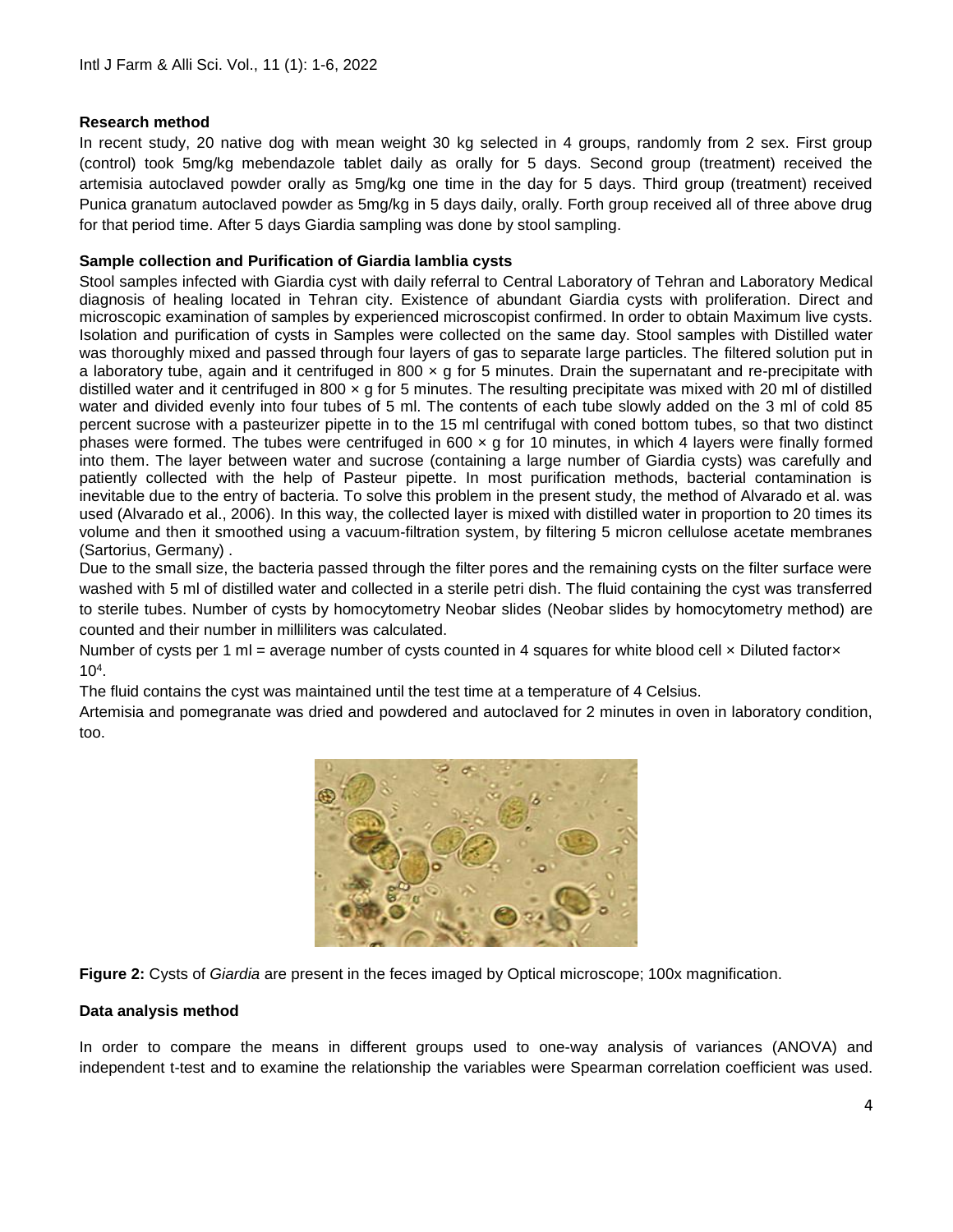Data analyzed using SPSS 14 software and GraphPad Prism 5 used to draw graphs. In all cases, p≤0 / 05 was considered as a significant level.

## **Findings (Results and Discussion)**

The dogs of first (control group took 5mg/kg mebendazole tablets daily as orally for 5 days) and forth (received all of three above drugs (mebenzole tablets and autoclaved powder of Artemisia and punica granatum orally as dose 5mg/kg from each drug one time in the day for duration 5 days) groups had: Excessive diarrhea as mebendazole side effect and no giardia parasite in their stool on stool sampling, daily for 5 days. But second ((treatment) received the Artemisia autoclaved powder orally as 5mg/kg one time in the day for 5 days) and third ((treatment) received Punica granatum autoclaved powder as 5mg/kg in 5 days daily, orally) groups had no side effects and no GI giardiasis, two. This is the first research work in this comparative herbal drugs as powder so don't have any same results but before some ethanolic research has done in Iran as alone in labratory not comparative so most research must be done for comparison. All vital signs came as the table 1 as below.

## **Table 1- Comparative study of changes in vital signs during 5 days of daily use of drugs**

| Group 1 (Mebendazole)           | Group 2 (Atemisia) | Group 3 (Punica granatum) | Group 4 (3 drugs)  |
|---------------------------------|--------------------|---------------------------|--------------------|
| Day 1 no sign                   | Day 1 no sign      | Day 1 no sign             | Day 1 no sign      |
| Day 2 no sign                   | Day 2 no sign      | Day 2 no sign             | Day 2 no sign      |
| Day 3 stomach pain              | Day 3 no sign      | Day 3 no sign             | Day 3 stomach pain |
| Day 4 stomach pain and diarrhea | Day 4 no sign      | Day 4 no sign             | Day 4 diarrhea     |
| Day 5 diarrhea                  | Day 5 no sign      | Day 5 no sign             | Day 5 diarrhea     |

### **)5 dog in each group( (In all 4 groups Giardiasis had been treated)**

## **Conclusions**

In current report, both Artemisia and Punica granatum as herbal medicines had no side effects in comparison to mebendazole tablets as chemical drug, so we suggested after applying the same our research in different countries, replace them in dogs as herbal anti- Giardia drug because is safe, potent and available**.**

## **REFERENCES**

[1] Bowman D. Protozoans. Georgis' parasitology for veterinarians. 8th ed. St Louis; 2009. P. 84-114.

[2] Payne PA, Artzer M. The Biology and control of Giardia spp and Tritrichomonas foetus. Veterinary clinics of North Americasmall Animal Practice. Elsevier Ltd; 2009; 39(6): 993-1007.

[3] Lane S, Lloyd D. Current trends in research into the waterborne parasite Giardia. Crit Rev Microbiol. 2002; 28(2):123–147.

[4] World Health Organization. The World Health Report 1996. Fighting disease fostering development. Geneva, Switzerland: World Health Organization; 1996.

[5] Heredia RD, Ramírez JD, Hernández C, et al. Molecular diagnosis and genotype analysis of Giardia duodenalis in asymptomatic children from a rural area in central Colombia. Infection, Genetics and Evolution journal. Elsevier Ltd; 2015; 32(6): 208-213.

[6] Heredia RD, Domínguez-Vigil IG, Camacho-Corona MdR and et al. Anti-giardia activity of hexane extract of citrus aurantifolia (Christim) swingle and some of its constituents. African Journal of Traditional, Complementary and Alternative Medicines; 2015; 12(2).

[7] Minetti C, Lamden K, Durband and et al. Determination of Giardia duodenalis assemblages and multi-locus genotypes in patients with sporadic giardiasis from England. Parasites and vectors biomedical center; 2015.

[8] Murphy HM, Thomas MK, Schmidt PJ, Medeiros DT and et al .Estimating the burden of acute gastrointestinal illness due to Giardia, Cryptosporidium, Campylobacter, E. coli O157 and norovirus associated with private wells and small water systems in Canada.Epidemiology & Infection journal; May 2016;144(7), pp. 1355-1370.